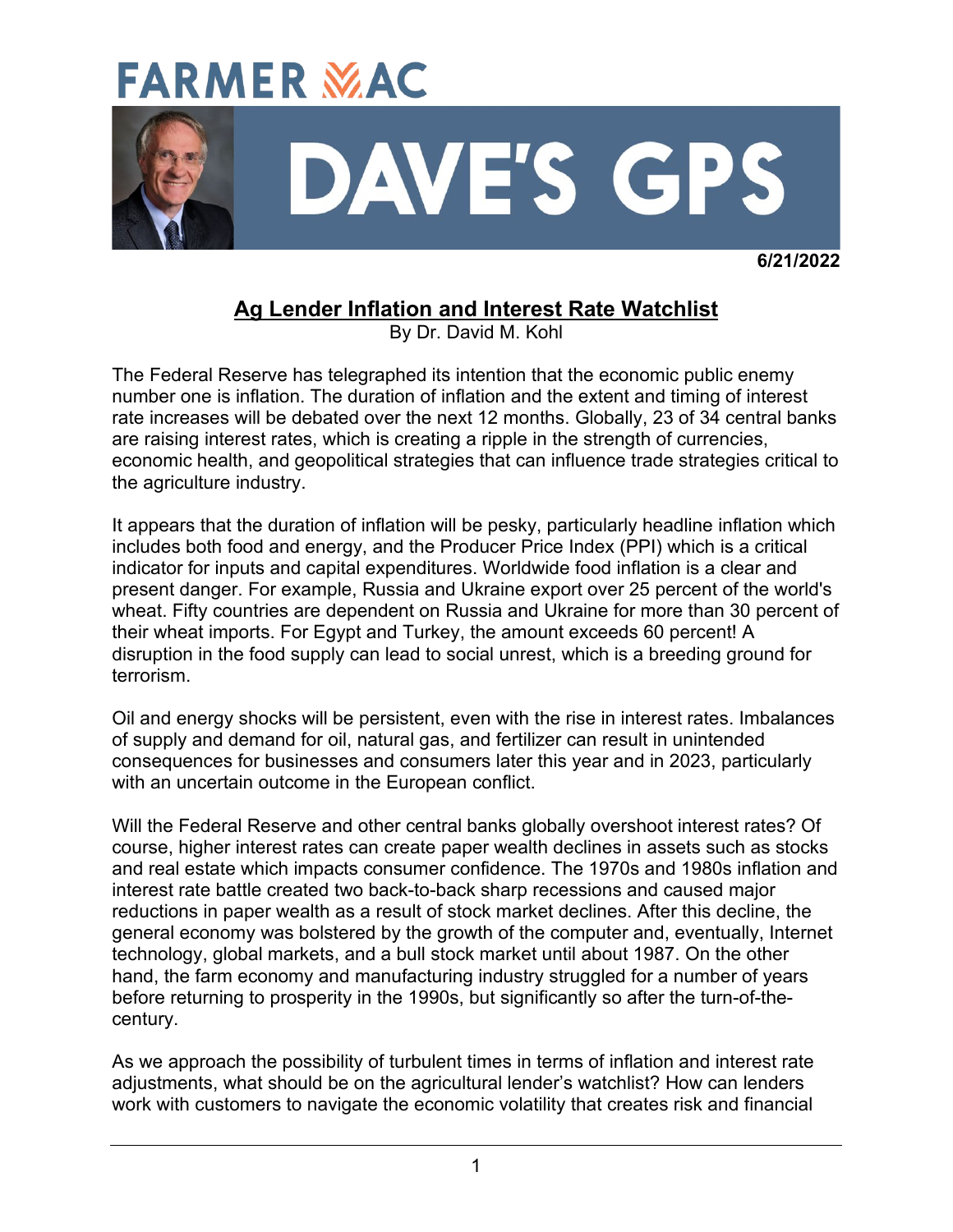traps, but also opportunity and growth for others? As a veteran of the 1970s and 1980s economic transition cycle, there are many strategies in the old playbook that were learned working with producers and lenders that can be utilized today.

#### *Watchlist*

Inflation and rising interest rates will first erode financial liquidity. Why, one may ask? Producers often get so locked in on prices and revenue that they fail to realize how quickly inflated costs can deplete margins. This leads to an *economic flip*, which is when prices and revenues decline, but costs, particularly fixed costs, remain elevated before adjusting downward over about a 24-month period. When margins become negative, the next fallback position is working capital and financial liquidity.

Lenders need to carefully monitor accounts payable, both the number and size of accounts. Realize that reported accounts payable are often understated by 20 to 40 percent. It is important to elevate your level of involvement and networking in the community where you lend to stay on top of these potential red flags and anticipate unreported accounts payable.

In the 1970s and 1980s, credit card debt was in its infancy. Fast-forward to today, and credit card use *and abuse* is on high alert. At recent schools and conferences, lenders have indicated high credit card usage by producers for both business and personal expenditures. Credit cards can be instant liquidity, but how will these balances be paid off?

Line of credit usage has gone through the roof as a result of inflated costs. If cash reserves were built up over the past two years during the pandemic, these funds can quickly disappear. Closely monitoring the use of funds from lines of credit will be essential. Inflated family living expenses often find their way to the balance sheet in the form of draws on lines of credit or the aforementioned increase in credit card debt.

Recent surveys at lending school and conferences are finding lenders somewhat overwhelmed by the time required to accomplish all of their responsibilities. Perhaps senior management could consider freeing up 20 to 30 percent more time for financial statement analysis, customer evaluation, and account monitoring. Annual financial statements will not be enough in this volatile period, particularly for leveraged and higher risk customers. Inflation and higher interest rates can quickly turn a performing, profitable customer with positive cash flow into a negative wealth destroying situation. Complacency, whether it is the customer or the lender, often leads to deeper issues later on with fewer financial options for recovery.

As the agriculture industry consolidates, third-party counterparty risk becomes a greater concern. Concentration and consolidation of supply chains, producers, and processors and the subsequent timing issues of when producers are paid can all wreak havoc on margins. During the pandemic, government stimulus came to the rescue. What will be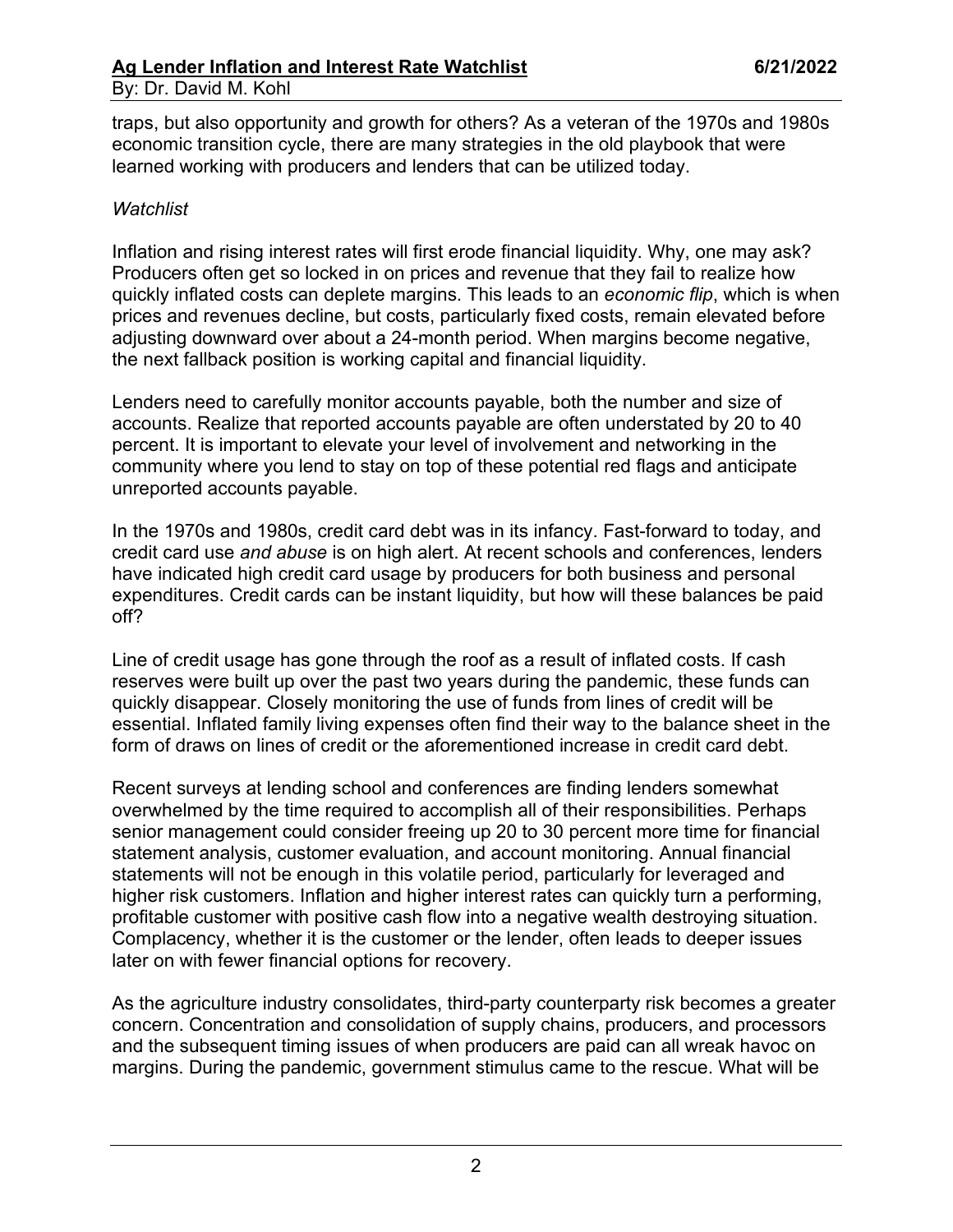### Ag Lender Inflation and Interest Rate Watchlist **6/21/2022** By: Dr. David M. Kohl

the plan in this era? Supply and marketing chains, for both inputs and outputs, must be evaluated during individual and portfolio discussions.

Spreadsheet financial sensitivity tests will be critical during inflation and interest rate cycles. Interest rate increases from one to four percent on variable rate loan structures will need to be in your vocabulary. If loan structures have a three to five-year maturity reset, how will this impact bottom-line results? If negative margins occur, concepts such as the burn rate on working capital and core equity will need to be discussed as options are examined.

While this article may appear to be negative, when one examines a similar economic cycle in the 1970s and 1980s, positives were found.

Compared to the 1970s and 1980s, relationship lending, where customers and lenders are working side-by-side, has accelerated. This resulted in both parties becoming better managers of the business and lending institutions.

Education became a top priority for both lenders and producers emphasizing financials, marketing, risk management, and business management.

Some of the best producers and lenders that made it through the "school of hard knocks of the 1980s" were a prelude to the decades of prosperity in agriculture during the 1990s and up until the pandemic occurred.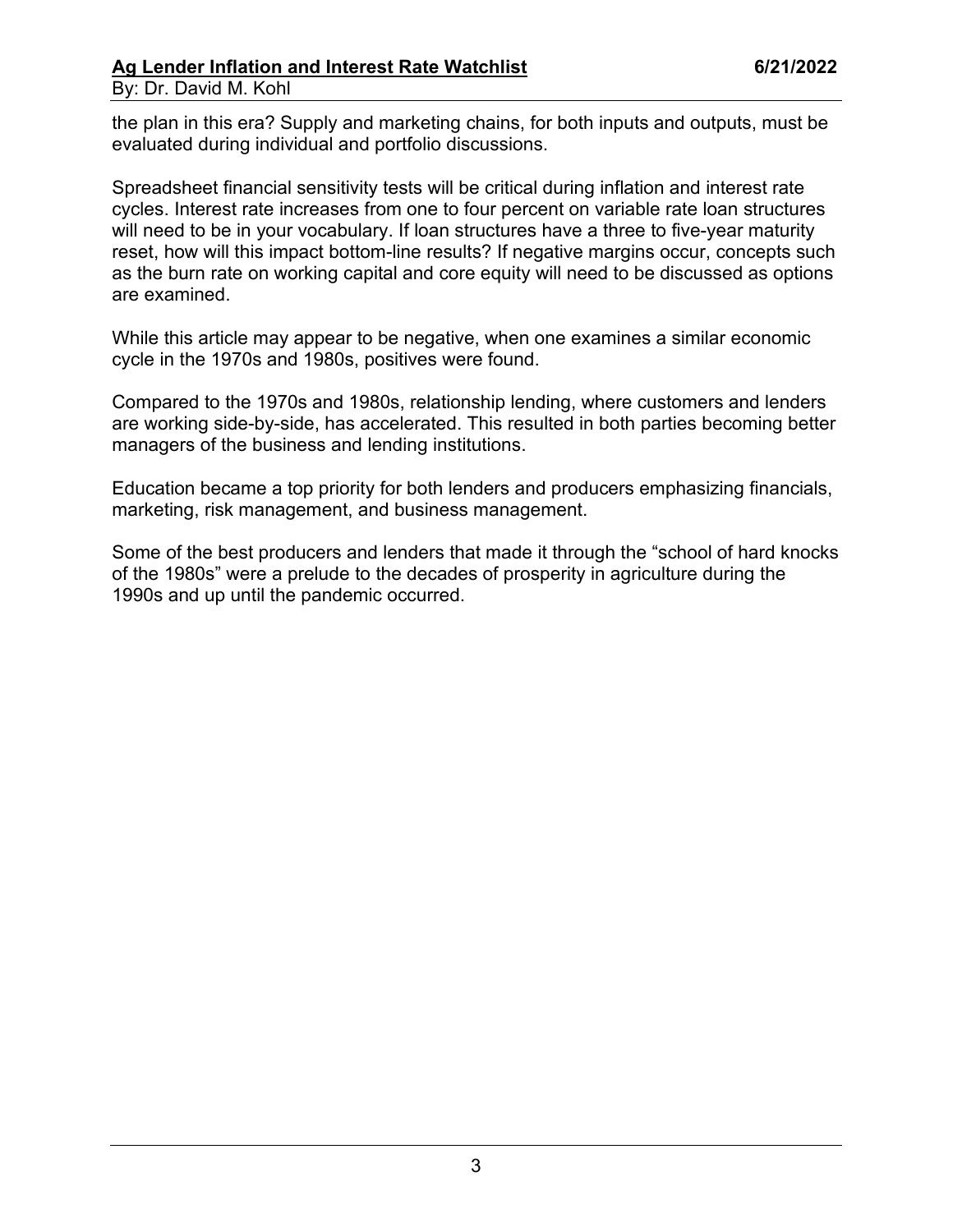## **Global Economy**

Wow, what a difference six months has made in domestic and global economics! Globally, 23 of 34 central banks are raising interest rates and reducing accommodative monetary policies. The impact is that the equity markets, which have ballooned paper wealth, are now in a corrective platform. Trillions of dollars of paper wealth is being destroyed, which will eventually impact consumer spending patterns. Consumer spending drives 70 percent of rich nations' economies and over 50 percent of emerging countries' economies.

Food and energy imbalances are now the number one discussion point, whether it is mainstream media, coffee shop talk, or social media conversations. Fifty countries are dependent on Ukraine and Russia for more than 30 percent of their wheat imports. Egypt and Turkey import more than 60 percent of their wheat from this region of the world. Globally, a term called *food nationalism* is becoming more widespread. Food nationalism is when countries will limit or cut off exports to ensure sufficient supply of food for their own nation. Historically, food shortages have led to societal tensions which can breed terrorism.

China continues to experience difficulties in their domestic economy. As a result of COVID-19 lockdowns, 40 percent of their manufacturing economy has been stifled. Exports are being constrained by port issues. China's real estate, which drives about 29 percent of the economy, is in a slowdown mode. The world's second largest economy could experience economic growth in the five percent range, which would be the slowest growth recorded in a number of decades.

The European area and Great Britain are in a slow growth mode. Supply chain issues concerning technology and manufacturing components imported from Ukraine have resulted in a slowdown, particularly for the German economy. Germany is the fourth largest economy in the world and is very export driven.

On the global watch list are weather patterns in major growing areas of the world. Much of the food needs are being fulfilled from last year's crops in storage. Next year's supply, which is in the ground, is going to be a big question mark.

The end game in the Russo-Ukrainian War is very muddled. Russia's strategy of wearing down the west's support of Ukraine will be interesting to observe over the next few months.

Oil and energy, along with food inflation, will be difficult to tame by central banks without creating a major global recession.

Currently, global politics, military, and economic strategies are in a flux. Managing with high degrees of uncertainty will be the call to order for both business and banking.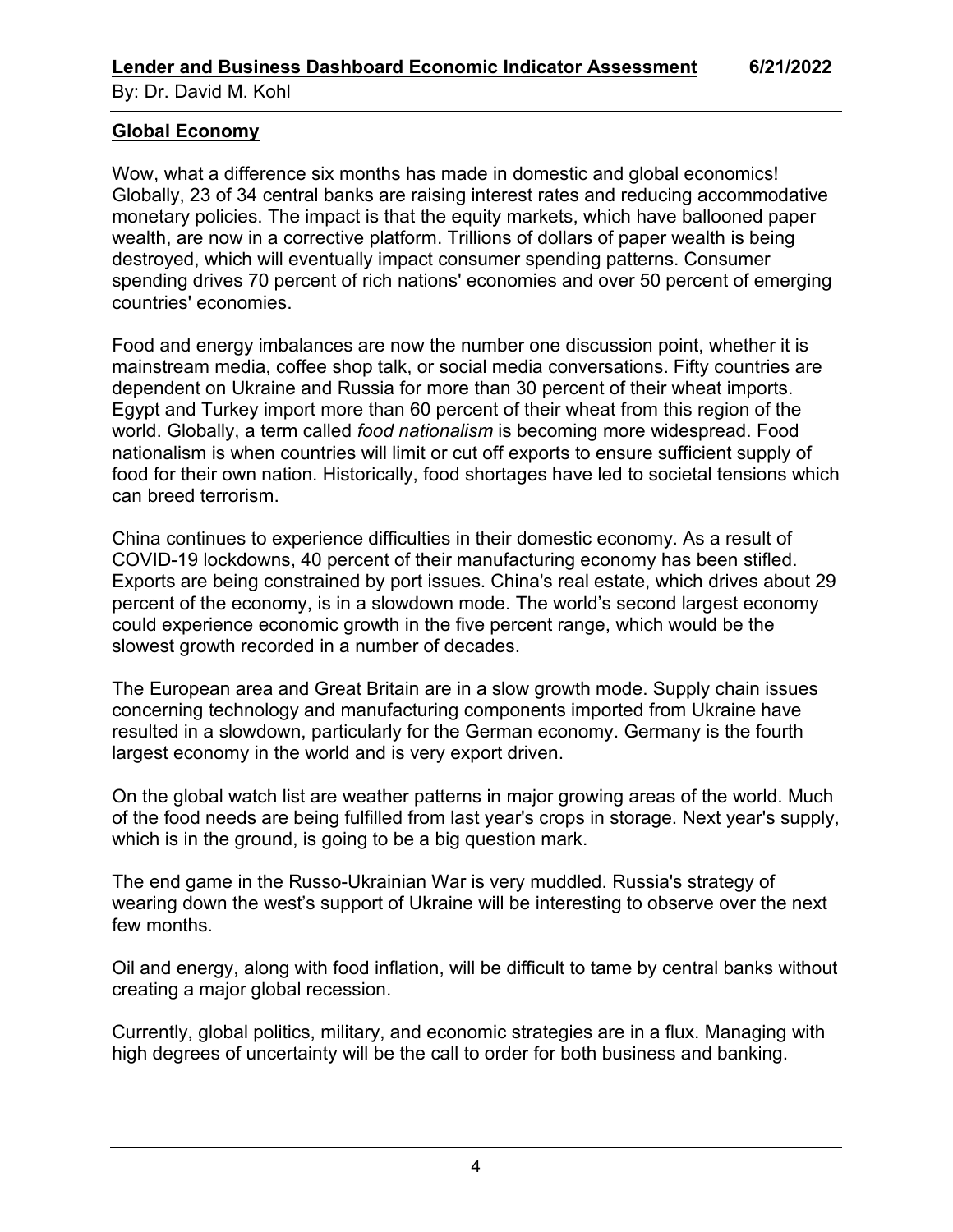By: Dr. David M. Kohl

# **U.S. Economic Indicator Dashboard**

The first crack in the armor and an indicator of a possible recession has been noticed in the Leading Economic Index (LEI) and the diffusion index. The LEI has been down over three-tenths of one percent for two consecutive months now and the diffusion index is showing weakness, at a level of 20 percent in April, and 55 percent in May.

Oil prices continue to increase above \$120 per barrel. Average gasoline prices exceeded five dollars per gallon for the first time nationwide. Two recent trips on Interstate 81 have found traffic at 70 percent of normal; perhaps I was traveling during a period of time where there was less traffic. Copper prices are still in the strong range above four dollars per pound.

The Purchasing Manager Index (PMI) remains above 50, which is a sign of an expanding economy. However, this indicator can decline at a rapid rate. Thus, close examination of the PMI must remain over the next few months.

The U-3 and U-6 unemployment rates, which are lagging economic indicators, are still extremely low at 3.6 percent and 7.1 percent, respectively. In some sections of the economy, such as mortgage, banking, and technology, layoffs are starting to occur.

Housing starts remain above 1.5 million units annually. As mortgage rates increase above five percent, the number of home loan applications are declining. Nationwide, 14 percent of homes are observing a reduction in price; however, this is very location dependent.

The headline inflation rate remains ugly at 8.6 percent. Energy and food prices continue to rise as a result of supply and demand imbalances. The core inflation rate is at 6.0 percent but has observed some decline. The hotel and air travel industries remain strong due to the impact of spending stimulus savings and increases in credit card balances. Airfares are moving up 12 percent per month and hotel prices are close behind.

The big ugly factor among the economic indicators is the Index of Consumer Sentiment, published by the University of Michigan. The latest figure was near 50, the lowest level ever recorded since this indicator was started in the early 1940s. It will be interesting to examine this metric later in the summer after the stimulus savings are spent and stagflation, a period of high inflation and flat wages, gains momentum.

The second quarter gross domestic product (GDP) projections would suggest slightly positive growth. This would keep the U.S. economy out of a recession, which is defined as two consecutive quarters of negative GDP. If this metric is reported in the negative, then the U.S. could be in for a prolonged recession.